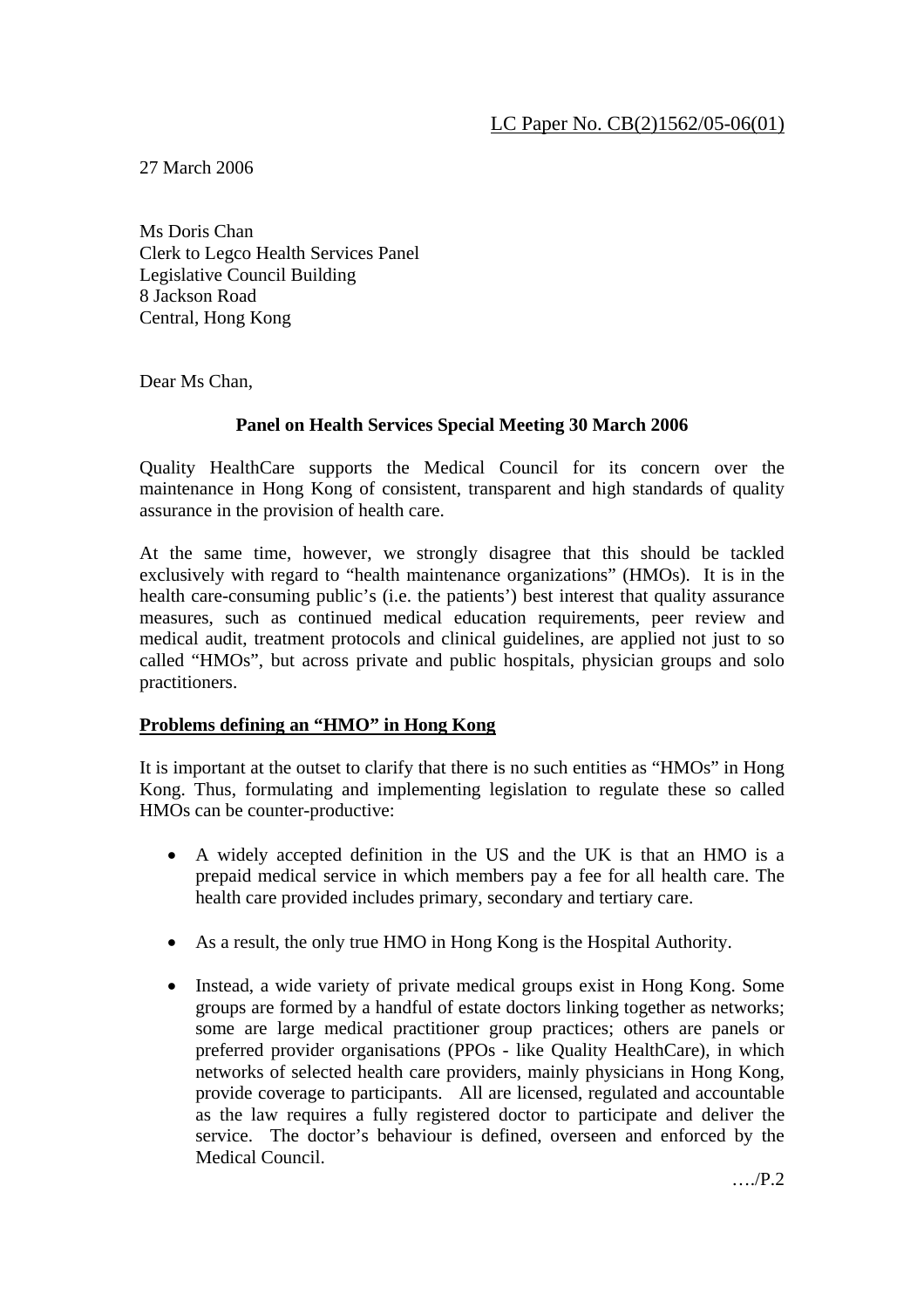- While such PPOs involve formal business investment, these are still firmly led by medical practitioners. Doctors are invariably majority shareholders in these groups, actively participate in the management of these groups, and play a critical role in the quality and professionalism of services provided. It is QHC's experience that board membership broadened beyond the medical profession is an important means not only of ensuring that community interests, and in particular those of patients, are taken full account of, but also ensuring rigorous professional management within the health care provider.
- Many panels in Hong Kong could conveniently reconstitute themselves from a company into a partnership of doctors, or other forms of group practices, rendering ineffective any legislation intended to single out panel physicians for separate regulation.
- Even where group practices or solo practices are operated exclusively by medical practitioners, these are still operated as businesses, and are subject to identical community and market pressures. In short, all medical practices providing private health care in Hong Kong operate as for-profit businesses, just as they strive to operate as highly professional providers of health care services. Cases of misconduct acted upon by Medical Council show that having 100% ownership by Doctors do not avoid problems or complaints.

### **Comprehensive reform, not piecemeal regulation**

We believe it is in the best interest of Hong Kong citizens that our health care system is reformed in a holistic manner. The role of panel physicians as a part of the private health care sector should be considered within the context of Hong Kong's health care reforms. Piecemeal legislation that regulates panels is inappropriate.

We support the Government's current efforts in reviewing Hong Kong's health care system, as discussed in the consultation paper published mid-2005, entitled "Building a Healthy Tomorrow: Discussion Paper on the Future Service Delivery Model for our Health Care System". Concerns raised by the Medical Council and others can and should be tackled under this review.

Investments for significant reforms in the Private Sector cannot be met just by doctor shareholders alone, as proposed by some members of the panel.

### **Patient needs are the priority**

Panels have developed in Hong Kong to serve the interests of patients, and the client companies that employ them.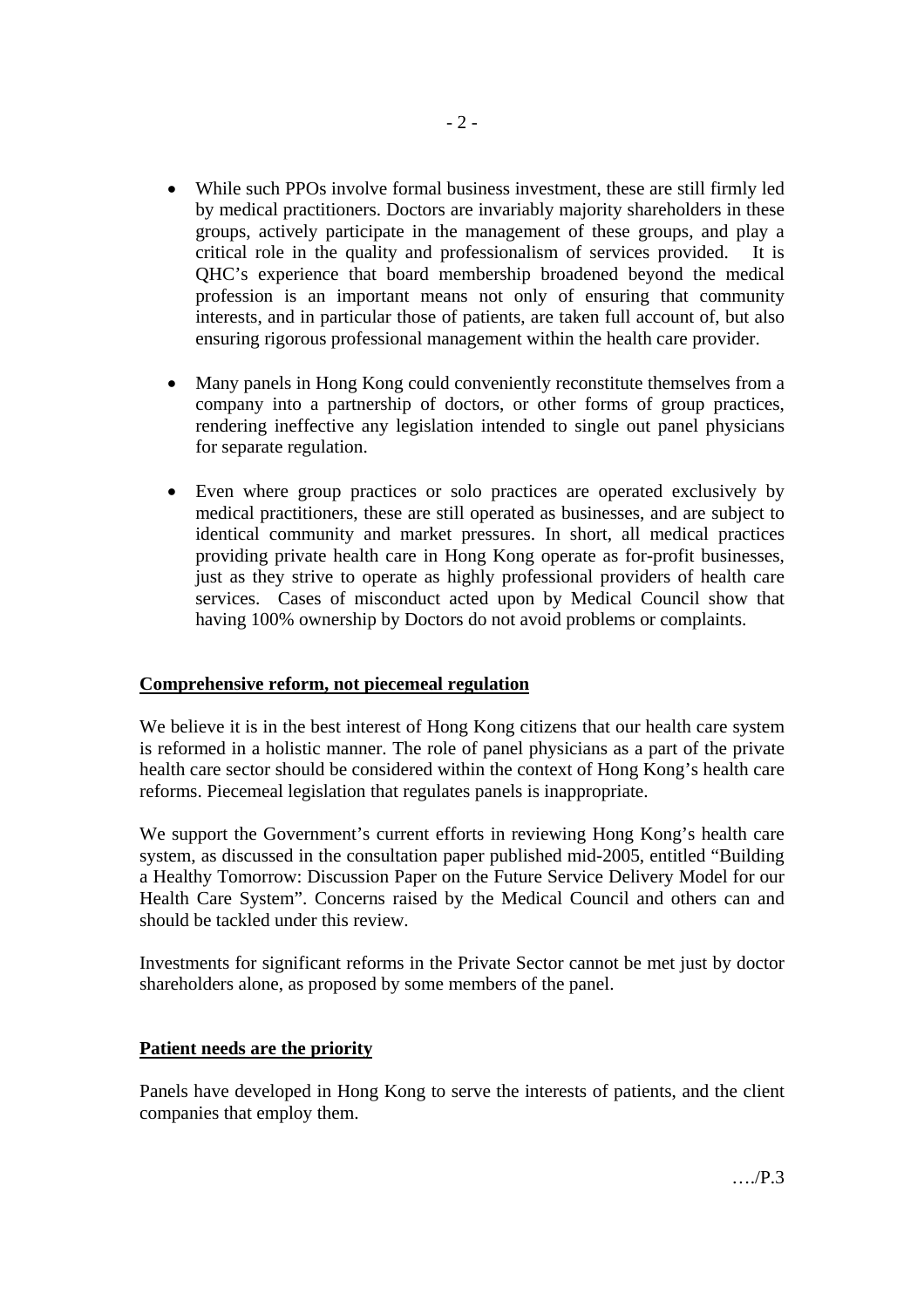- While QHC understands and can sympathise with concerns raised by medical practitioners, recognizing that some raise legitimate questions in need of resolution (e.g. transparent provision and pricing of drugs, or advertising in the health care sector), we believe the over-riding priority is to focus on patient needs, and how to ensure best quality, value-for-money health care services for Hong Kong people whether as individuals or as beneficiaries of company health care schemes. This priority can only be properly addressed by a comprehensive review of health care provision.
- An increasing number of Hong Kong companies offer medical benefits to their staff. These medical plans are negotiated with insurance companies. For efficiency, both the client companies and the insurance firms invariably prefer to deal with an existing network of physicians. Panels provide an efficient solution for corporations and insurance firms, facilitating their provision of medical benefits to individual employees.
- Panels provide the IT support, administrative staff and all clinical management systems that a doctor requires, so that the doctor can concentrate on treating patients and meeting their needs.
- Recent examples of unprofessional practice by health care providers have by innuendo been "blamed" on so-called HMOs. In reality, careful examination of the cases involved show that examples of unprofessional practice have arisen across the health care sector – within hospitals, inside doctor-owned practices, among solo practitioners, and with insurers. The patient's best interest is served by recognizing that abuse can – and occasionally does – occur in all areas of the health care sector, which calls for sector-wide oversight, not piecemeal isolation of distinct segments of the sector.

# **The Positive Contribution of PPOs**

### **For companies and insurers**

HMO-type organisations have emerged both in Hong Kong and elsewhere for very good reasons, providing corporate health-scheme providers and medical insurance companies with the efficiency and transparency they need to operate health schemes as part of the service offered to staff or insurees. They provide:

- Confidence of high quality medical services across a broad range of services.
- Transparency, choice, consistency and predictability in terms of fees: companies that seek to provide medical care to employees must do so with a degree of bottom line/budget control and understanding of health care transactions.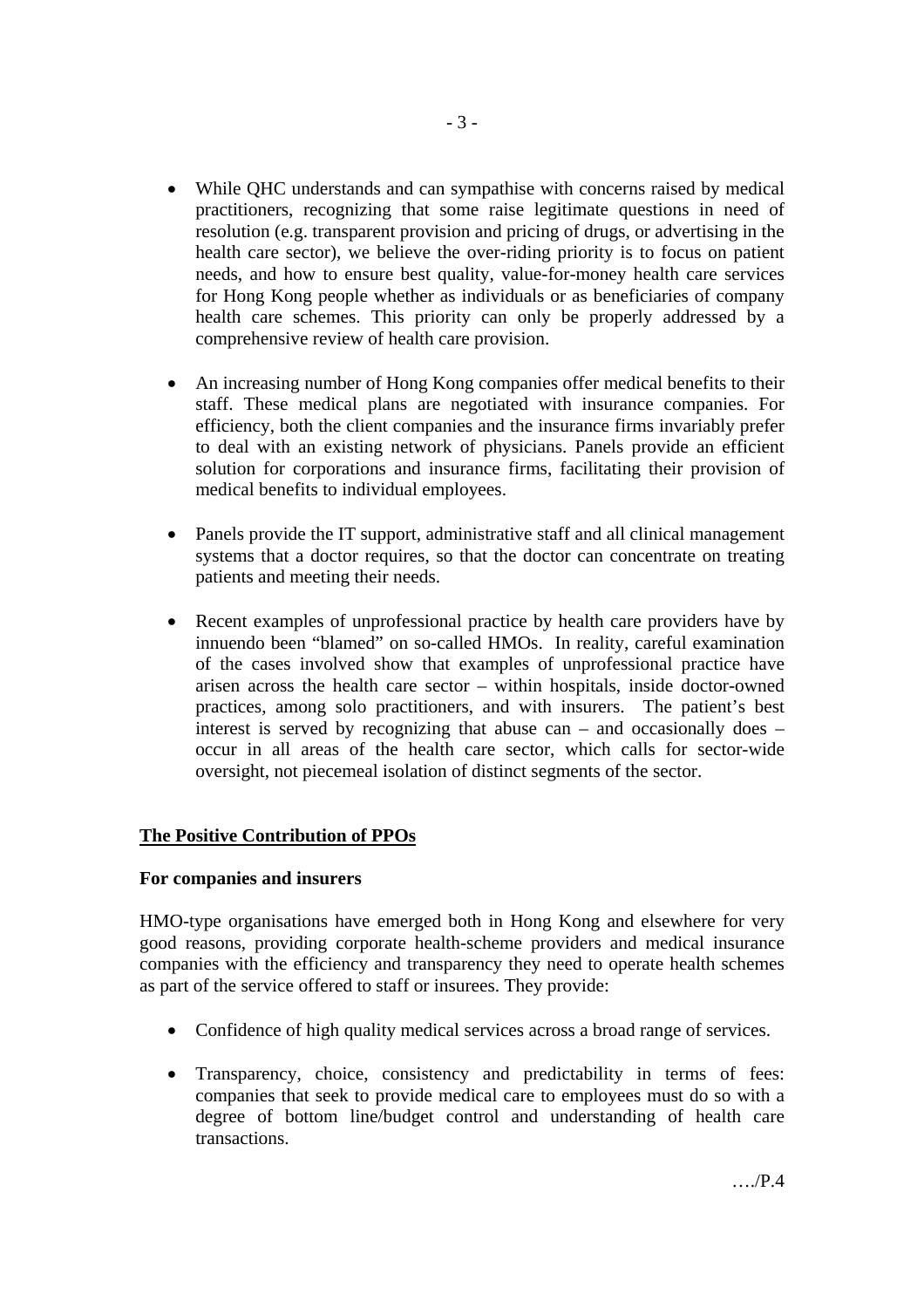- Customized benefit programmes delivered in a cost-effective way by a single source organisation.
- Outsourced third party administration for healthcare as corporates do not have the expertise nor wish to invest in one.

## **For patients:**

Because of their effectiveness in providing this confidence and consistency, many patients who previously had no private medical cover now receive cover from companies that employ them. It is in the public interest that companies should offer staff medical schemes and thus take the pressure off government services.

### **For medical practitioners:**

An HMO-type organisation removes from the solo practitioner the increasingly complex and often onerous and time-consuming tasks of managing the business aspects of a medical practice, especially in corporate and insurance care, enabling the doctor to do what he or she does best – serving the health needs of patients.

This includes everything from IT systems covering billing, drug procurement and other forms of record keeping, to rostering, training and recruitment of new staff and all other forms of administrative support.

By concentrating a broad range of expertise and facilities in one location, HMO-type organisations help doctors to enhance their service to patients.

Both in terms of actual health care facilities and contract administration, HMO-type organisations provide a choice and a career path for doctors who want to be involved in contract medicine.

In sum, contract medicine enables consolidation of care, which in turn enables and encourages investment in operational, management and financial infrastructures that deliver multiple benefits to purchasers, employees and physicians. It ensures professional business management which complements the clinical expertise of medical practitioners. Contract medicine reduces the cost of care to all parties concerned, improves efficiency, and enhances convenience for patients and employers alike.

### **For the Government and tax payers:**

• By complementing public, tax payer-funded health care, with the costeffective delivery of private patient care, contract medicine providers like QHC help to relieve financial and operational pressure on the public health care system.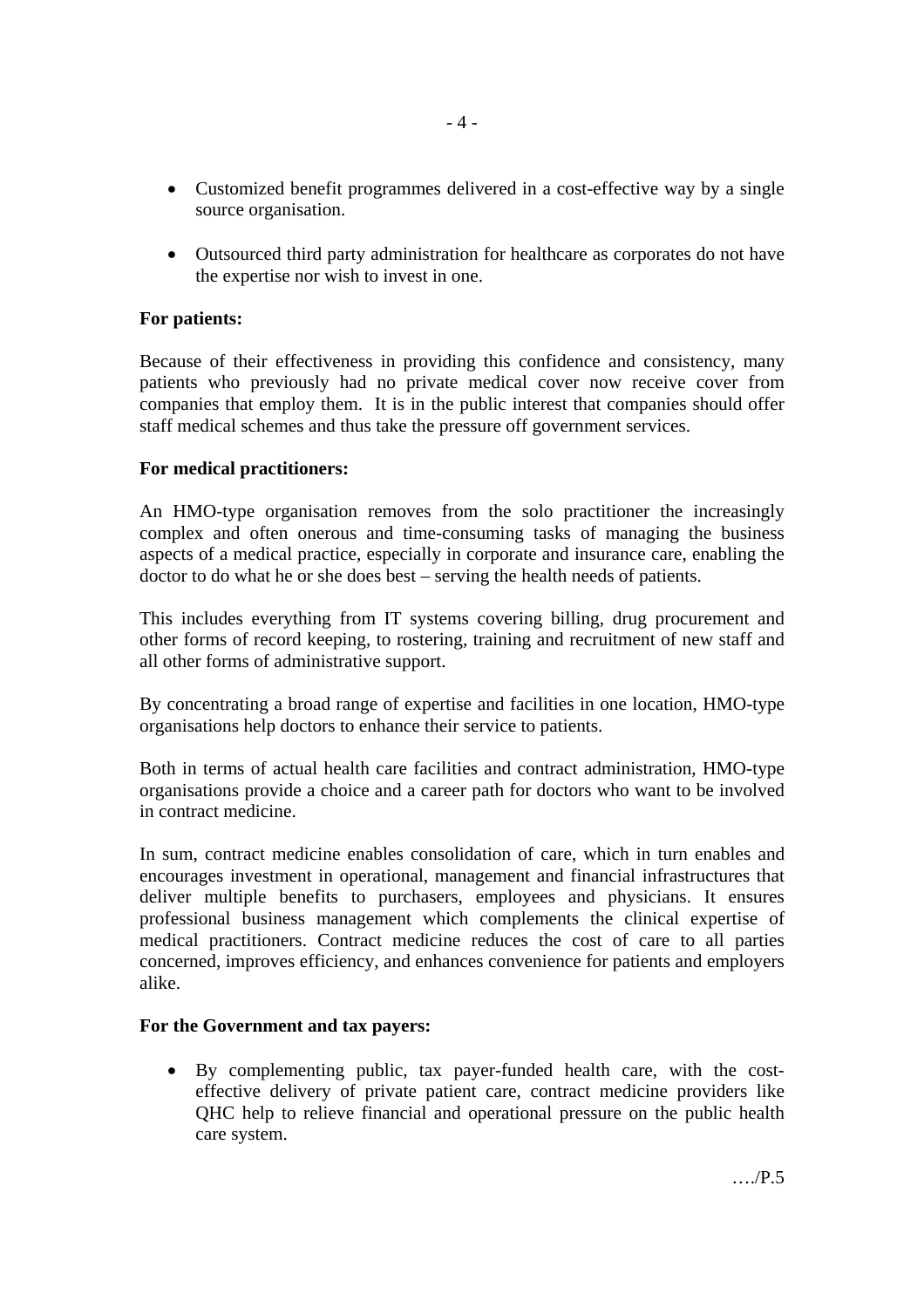• By enabling private and institutional investment in health care services, including stock market investment, contract care providers also alleviate the pressure on private medical practitioners to bear the cost of all investment in high quality private health care services and facilities. This has facilitated the growth of private health care provision, and enabled timely investment in the new and expensive technologies that ensure best-possible treatment for patients.

## **The background of Quality HealthCare**

Quality HealthCare was formed in 1997-98 through the merger of three Hong Kong Medical Groups. They include Anderson & Partners, Henry Lee & Associates and the Allied Medical Practices Guild. QHC is a public company listed on the Stock Exchange of Hong Kong.

In addition to direct provision of primary care service and allied healthcare such as dentistry, physiotherapy, nursing, traditional Chinese medicine and employee assistance programmes, QHC is also a healthcare administration company providing network management, facilities management and third party administrative services.

QHC's wholly owned subsidiary Quality HealthCare Medical Services Ltd. ("QHMSL") is a health administrative company in Hong Kong, which administers corporate health schemes and provides medical services both directly and indirectly through its network of registered medical practitioners. QHMS employs approximately 100 doctors providing medical services within medical centres operated by QHMS and another 500 affiliated doctors to whom it refers patients. It does not operate inpatient or hospital care services.

QHC keenly subscribes to the Medical Council's view that Hong Kong requires high standards of quality assurance, and has such measures already in place, including:

- **Strong medical centre governance**: A Medical Standards and Compliance Committee ensures that medical centre practice and business ethics comply fully with the Hong Kong Medical Code. The committee comprises senior doctors with an average of 20 years of experience in the medical profession. Our quality assurance is proven by our two decades of experience in looking after 600,000 lives.
- **Rigorous medical centre operations**: QHC ensures full compliance of Occupational Safety and Health (OSH) requirements of the Department of Health. With a strong infrastructure of administrative support, our drug dispensing and pharmacy activities are rigorously in compliance with DOH regulations.